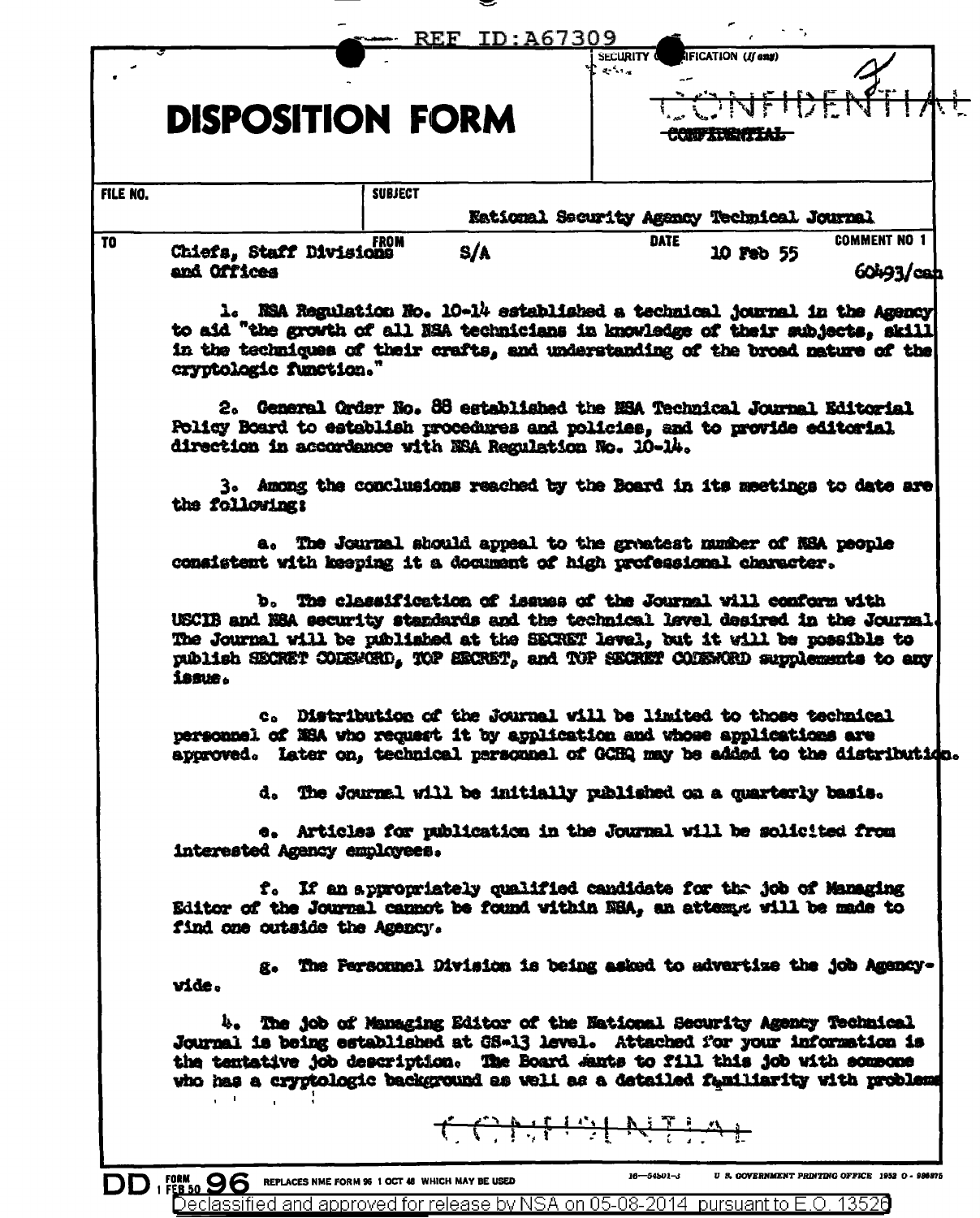of make-up, editing, publishing, etc. Your cooperation and assistance is requested in finding and making available the best qualified candidate for the job within the Agency.

WILLIAM F. FRIEDMAN **Chairman** NSA Technical Journal Editorial Policy Board

Incla  $a/e$ 

У.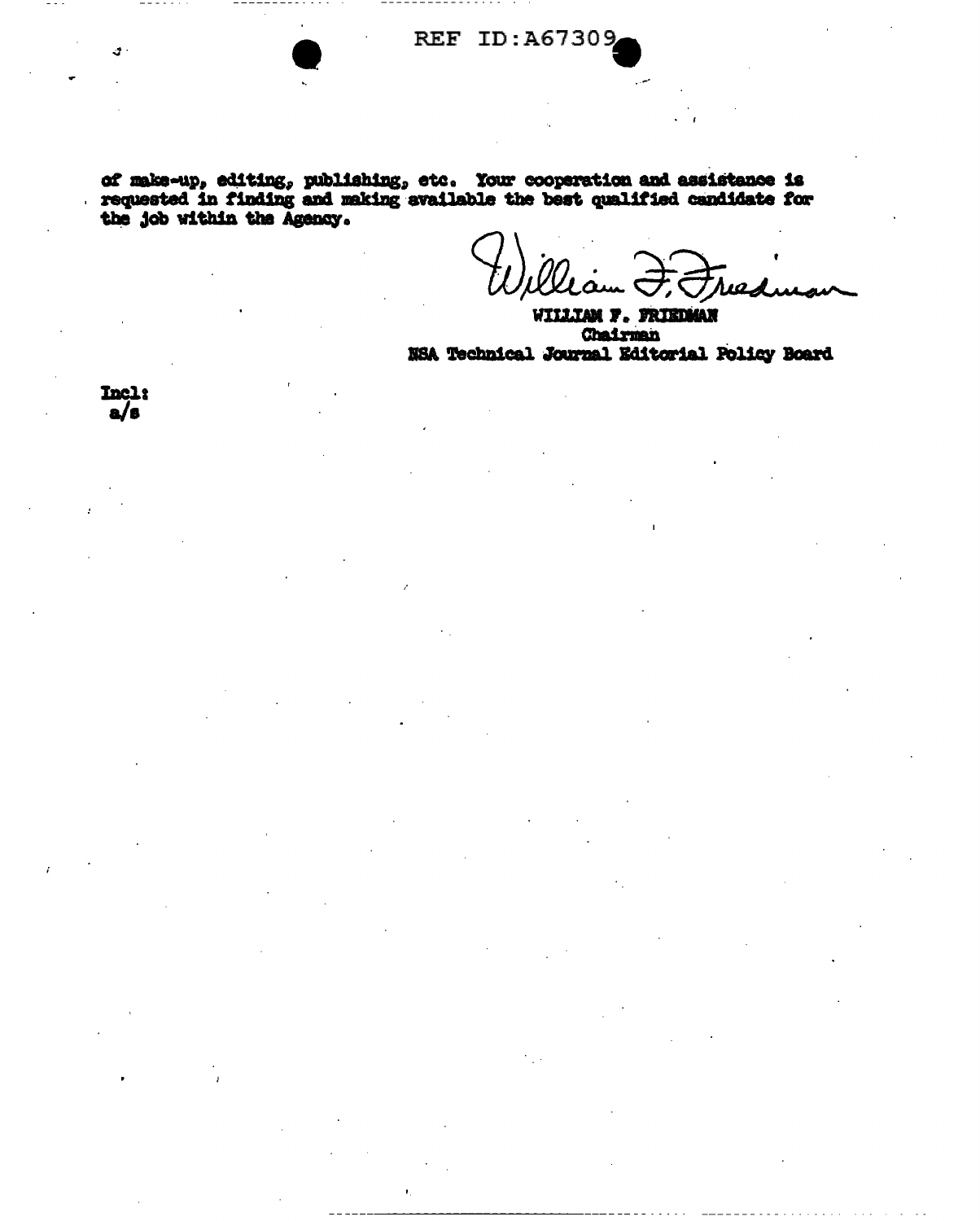**REF ID:A67309** 

Unclassified

SECURITY CLASSIFICATION

**Publications Editor** (General)

## **JOB CONTROLS**

1. Supervisory controls consist of policy guide lines established by an Agency Technical Editorial Policy Board outlining the objectives of an Azency Technical Journal. Completed work is reviewed through reports to the Board to insure attainment of objectives and to evaluate the judgment and the adequacy of the plans presented.

2. Regulatory controls consist of official regulations governing the safeguarding of classified information and materials; established Agency editorial policies, and publication standards.

## MAJOR DUTIES

Sarves as the editor of the Agency's "Technical Journal", and in this capacity serves as a member of the Technical Editorial Policy Board. Initiates and recommends to the Board the establishment, development or revision of policies, methods, and techniques for the publication which will fully and effectively interpret the technical, scientific and specialized research and operational programs of the Agency.

1. Initiates, plans, develops, directs, and coordinates the various comprehensive publications phases of the Technical Journal. This Journal contains articles on a wide variety of highly technical and scientific research programs of extensive scope and diversity and of critical importance to the national security and of great significance to international security. Articles will pertain to all the different technical and scientific fields that make up the cryptologic effort (i. e., cryptanalysis, traffic analysis, intelligence research,